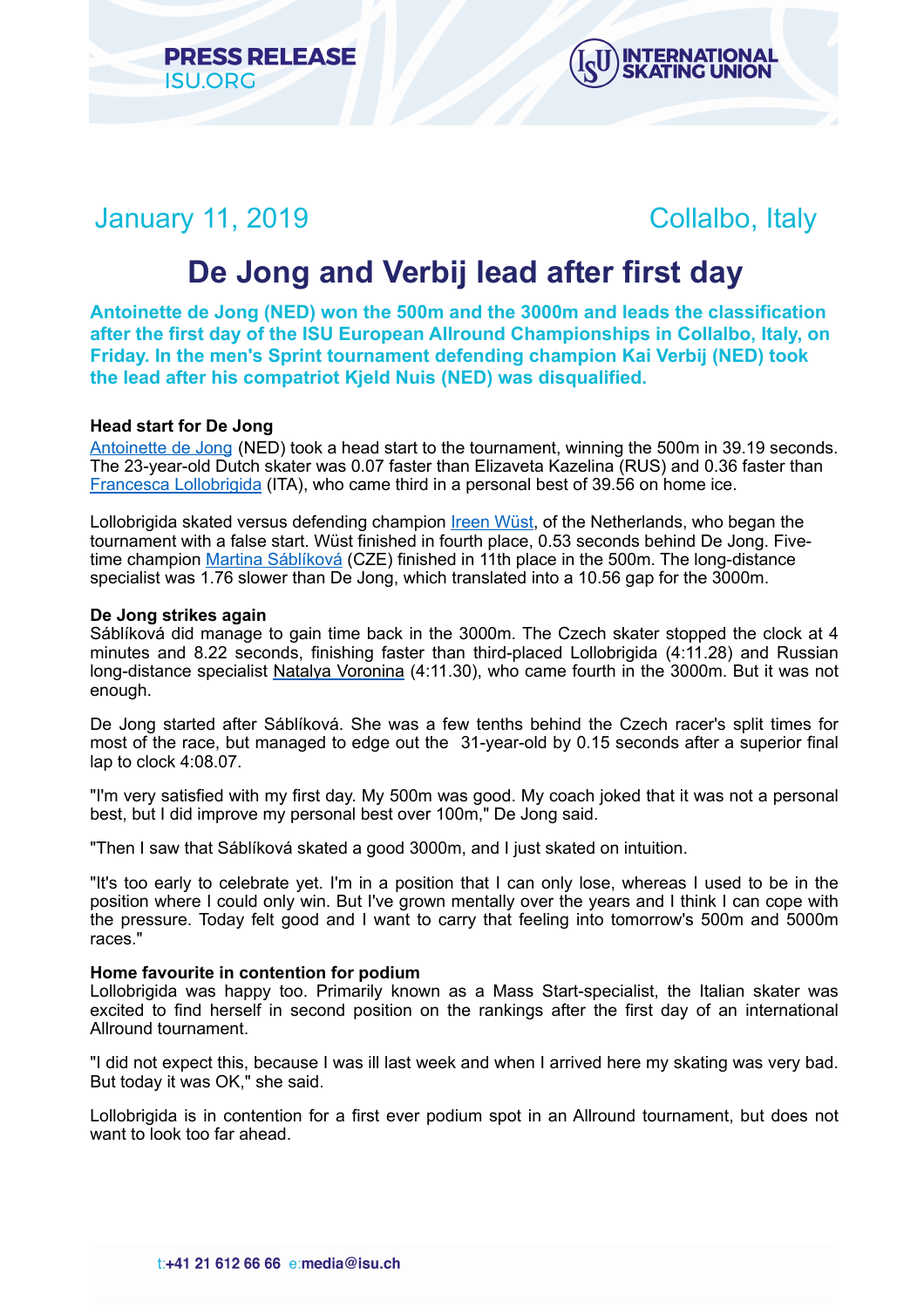



"I'm happy that I can compete with the best ones this year. Tomorrow I'm going to focus on the 1500m and then I'll just have to pray for the 5000m."

#### **A tribute to Van Deutekom**

Wüst suffered physically and mentally in the 3000m. With 4:14.62 she ended up in seventh place. Like all of the Dutch skaters, Wüst had a black mourning armband manufactured into her tracksuit to honor the late 2008 World Allround Champion, Paulien van Deutekom (37), who died from cancer last week. Van Deutekom was Wüst's best friend, and the defending champion was deeply affected by the tragic loss. Wüst had returned to Collalbo after the funeral on Wednesday and had struggled to prepare properly for the tournament.

"I wanted to race here as a tribute," she said in tears, after she had finished the 3000m.

"I almost said 'unfortunately I'm a human being', but of course I'm glad I'm a human being and not a robot. Life is not about speed skating, it's about love and friendship. I'm grateful for the friendship I shared with Paulien."

Wüst vowed to fight for a podium spot until the end. "Paulien was someone who never gave up. I'm going to try to eat a little something and try to get some sleep, which I haven't managed over the past two weeks or so. And then I hope to have a bit more energy tomorrow."

## **Verbij starts title defense with victory**

[Kai Verbij](https://isu.html.infostradasports.com/asp/redirect/isu.asp?page=PERSONBIO_SS&personid=816572&sportid=103&cache=2) (NED) kept all challengers at bay in the 500m. The Dutchman clocked 35.23 seconds in the seventh pair after Norway's [Henrik Fagerli Rukke](https://isu.html.infostradasports.com/asp/redirect/isu.asp?page=PERSONBIO_SS&personid=1023286&sportid=103&cache=2) had given him something to aim at with 35.36 in the third pair.

"I was very tense before the 500m," Verbij said.

"That was the distance in which I had to make the difference with Kjeld [Nuis], because he beat me in the 1000m at the Dutch Championships. It worked out well."

None of the other skaters were able to beat Rukke's time, leaving the 22-year-old Norwegian to take silver in the first 500m. Olympic 500m Champion [Håvard Lorentzen](https://isu.html.infostradasports.com/asp/redirect/isu.asp?page=PERSONBIO_SS&personid=751032&sportid=103&cache=2) (NOR) stopped the clock at 35.58 to end up fourth, while the Olympic 1000m Champion Kield Nuis (NED) came third in 35.47.

Lorentzen skated versus compatriot [Bjørn Magnussen](https://isu.html.infostradasports.com/asp/redirect/isu.asp?page=PERSONBIO_SS&personid=1362313&sportid=103&cache=2) (NOR), who finished in 10th spot, and felt that both of them were a little unlucky.

"I was a little bit disappointed. Me and Bjørn did our slowest openers of the year except for Tomakomai (JPN) and I think it's because of the wind. It felt like a good race. I usually like outdoor racing when the conditions are equal, but today it was a little bit up and down with the wind. But that's how it is."

#### **Nuis disqualified**

In the 1000m, Verbij skated a track record time (1:08.97) before Nuis took on compatriot [Thomas](https://isu.html.infostradasports.com/asp/redirect/isu.asp?page=PERSONBIO_SS&personid=749959&sportid=103&cache=2) [Krol](https://isu.html.infostradasports.com/asp/redirect/isu.asp?page=PERSONBIO_SS&personid=749959&sportid=103&cache=2) (NED) in the final pair. Krol crashed out of the race in the final corner, leaving Nuis to beat Verbij's time. Ten minutes after the race, however, Nuis was disqualified for crossing the line in the inside corner after having kicked two markers off the track.

"It's a pity for the crowd and it's not good for Dutch skating, but if you hit two markers, you obviously cross the line. Then you're out," Verbij said. "He took a risk and this time it did not work out well."